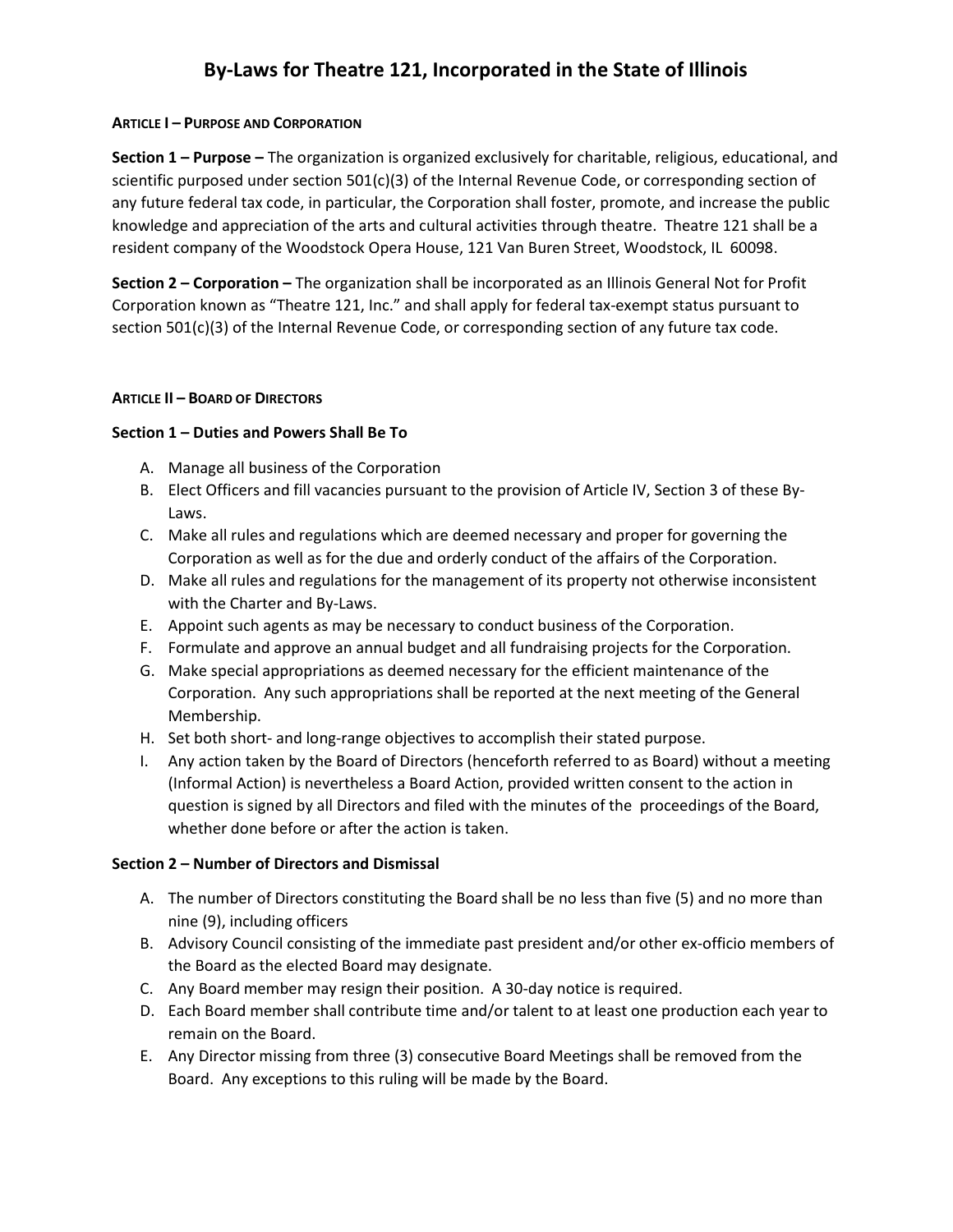## Section 3 – Elections

- A. Directors shall be elected each year and agree to serve for three (3) years.
- B. Directors shall be elected by an affirmative vote of the majority of the members present at the annual meeting and assume office on the first day following the vote.
- C. Any member not attending the annual meeting may vote by absentee ballot. This request must be received in writing by the Board prior to the annual meeting and the ballet must be returned prior to said meeting.

## Section 4 – Vacancies

- A. Any vacancy occurring on the Board shall be temporarily filled by the Board for the remainder of the vacated unexpired term.
- B. An affirmative majority vote of the Directors is required to fill a vacancy. This vote shall take place during a meeting at which a quorum is present.
- C. Approval of this appointment will be required at the next meeting of the General Membership.

## Section 5 – Meetings and Quorum

- A. The Board shall meet monthly, but no less than quarterly. Special meetings may be called by the President or two (2) members of the Board upon five (5) days written notice to other members of the Board. A special meeting of the membership will need a petition of 5% of Active members.
- B. A quorum shall consist of a majority of the members of the Board. The acts of the quorum present shall be the acts of the Board. Each Director shall have one (1) vote.
- C. Notice of the meeting shall be via email by the Secretary one (1) week prior to the meeting with the previous month's minutes, commission reports, and treasurer's report attached. Reports should be sent to the Secretary at least 10 days before the meeting.
- D. Members are encouraged to attend Board Meetings and are welcome to with prior notice via email to the Secretary.
- E. Annual meeting of the Membership will be held in June of each year. The purpose of the meeting will be to report the artistic and financial health of the company and the election of Board of Directors. Time for membership comments and suggestions will be provided. Notice to be provided via email and/or US Mail three (3) weeks prior to the meeting. The Ballot for new Board candidates should be included in this notice.

#### ARTICLE III – GENERAL AND ACTIVE MEMBERSHIP

Section 1 – General Membership is open to all who are interested and are willing to subscribe to the general purpose of the organization. A person becomes a member upon payment of annual membership dues and submission of a completed membership application that is accepted by a majority vote of the Board. Members will receive other benefits from time to time as designated by the Board.

Section 2 – No member may act as a representative of the organization without explicit approval of the Board.

Section 3 – Active Members shall nominate and elect the members of the Board at the annual meeting. The annual meeting will be held in the month of June each year.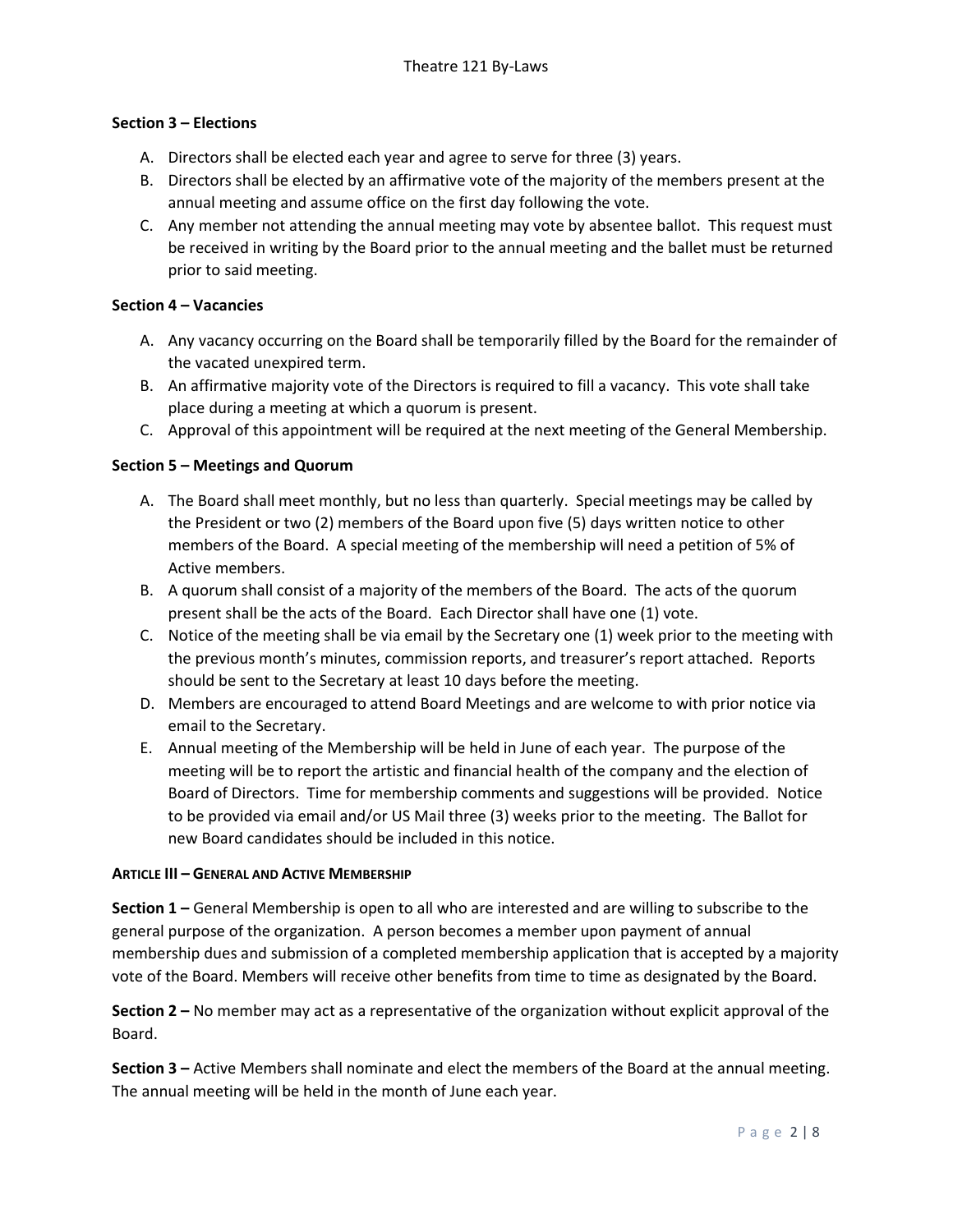- A. Active Members will have all rights as General Members with the additional privilege of becoming a member of the Board if duly elected.
- B. Active members shall maintain status by one or more the following:
	- 1. Service on the Board (elected)
	- 2. Service on a Commission
	- 3. Work on any production in any capacity.

Section 4 – Any member many be removed either with or without cause by a majority vote of the Board at any regular or special meeting of the Board.

#### ARTICLE IV – EXECUTIVE COMMITTEE AND OFFICERS

Section 1 – Members of the Executive Committee shall be composed of the President, Vice-President, Secretary, and Treasurer.

#### Section 2 – Duties of the Executive Committee

- A. Shall set the agendas for all Board and General Membership meetings.
- B. Shall transact any urgent business that might arise between Board meetings.
- C. The results of any Executive Committee action, including the votes of Executive Committee members, will be recorded in the minutes of the next regular Board meeting.

#### Section 3 – Officers

- A. The Officers of the organization shall consist of the President, Vice-President, Secretary, and Treasurer.
- B. The Officers shall be elected by the Board and will serve for two (2) years or until their successors shall qualify. The President and Secretary are elected in odd-numbered years. The Vice-President and Treasurer are elected in even-numbered years. Officers shall be elected each year at the first meeting of the newly seated Board.
- C. The Board may, by resolution, require any officer, agent or employee of the organization to be bonded by the organization, with sufficient sureties, conditioned on the faithful performance of the duties of his/her respected office of position, and to comply with such other conditions as may be required by the Board.

## Section 4 – Duties of the Officers

- A. President shall be the principle executive officer of the Corporation and, subject to the control of the Board, shall, in general, supervise and control the business and affairs of the Corporation. The President shall preside at all meetings of the Membership, Board of Directors, and the Executive Committee.
	- 1. May appoint special commissions as required, with the approval of the Board.
	- 2. Shall present the annual report to the Membership
	- 3. Shall sign all contractual obligations with the Treasurer, and any documents which the Board is authorized to be executed.
	- 4. Shall, in general, perform other duties incident to the office of the President and such duties as may be prescribed by the Board.
- B. Vice-President shall: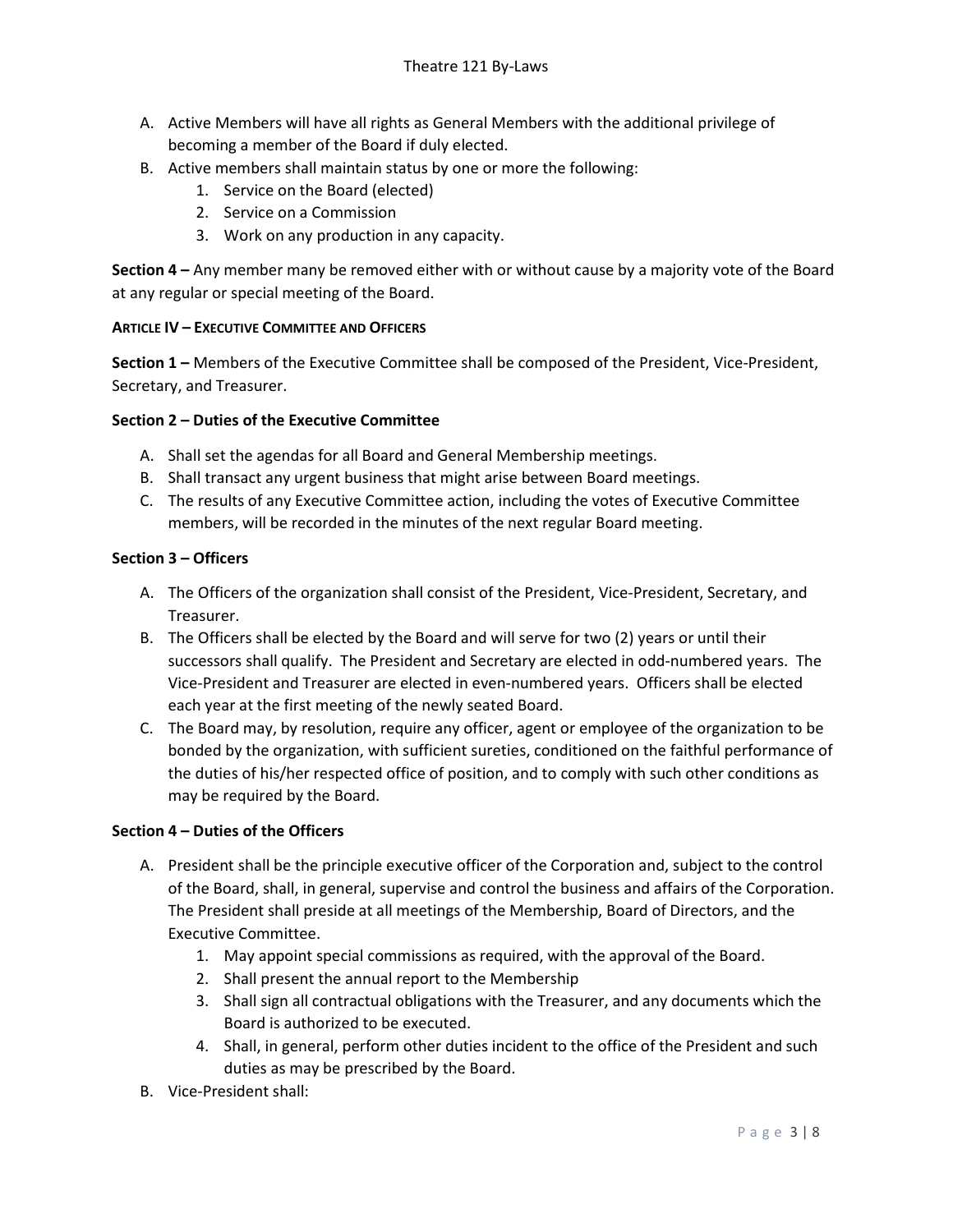- 1. Be present at all meetings.
- 2. Preside at all meetings in the absence of the President.
- 3. Be responsible to each Commission regarding the execution of the responsibilities and reporting. The Vice-President need not attend all Commission meetings.
- 4. Keep the Membership roster up to date.
- 5. Perform other duties assigned by the Board.
- C. Secretary shall:
	- 1. Handle all necessary correspondence of the Corporation.
	- 2. Keep the minutes of the Board, Commissions (when present), and Membership meetings.
	- 3. See that the meeting locations and all notices are duly given to the Board and Membership of their respective meetings in accordance with the provisions of these By-Laws.
	- 4. Be custodian of the Corporate records, apart from the Financial records.
	- 5. Sign, with the President, these By-Laws.
	- 6. Assist the Vice-President in keeping the membership roster.
	- 7. Perform all duties incident to the office of Secretary, including the role of parliamentarian at all meetings.
	- 8. Perform other duties assigned by the Board.
- D. Treasurer shall:
	- 1. Have charge and custody of and be responsible for all funds and securities of the Corporation; receive and give receipts for money due and payable to the Corporation from an source whatsoever, and deposit all such monies in the name of the Corporation in such depositories as shall be selected by the Board.
	- 2. Prepare and present a monthly financial report to the Board and prepare and present a yearly report to the General Membership.
	- 3. Prepare in conjunction with the Finance Commission an annual budget for presentation to the Board for approval.
	- 4. Prepare or have prepared, a true statement of the Corporation's assets and liabilities as of the close of each fiscal year, July  $1^{st}$  to June  $30^{th}$ , all in appropriate agencies.
	- 5. Perform all duties incidental to the office of Treasurer, including the sharing of duties with the Assistant Treasurer and other such duties as assigned by the Board.

## ARTICLE V – COMMISSIONS AND CHAIRS

Section 1 – The Commissions listed in this Article shall be considered standing commissions. The President shall have the power to appoint the chairperson for each commission. Any vacancy on a commission shall be filled at the chair's discretion. The President shall have the power to appoint such other commissions with such duties as the Board shall deem necessary. All commission activities and reporting will be the responsibility of the Vice-President. The Vice-President need not attend commission meetings. Standing commissions shall consist of the following:

A. Personnel Commission. The Chair shall be the President of the current Board. Members will be the Vice-President and the Secretary. This commission will not be open to the membership. The commission will set up interviews for Director, Musical Director, Choreographer and Production Coordinator for each production. The commission will be tasked with keeping job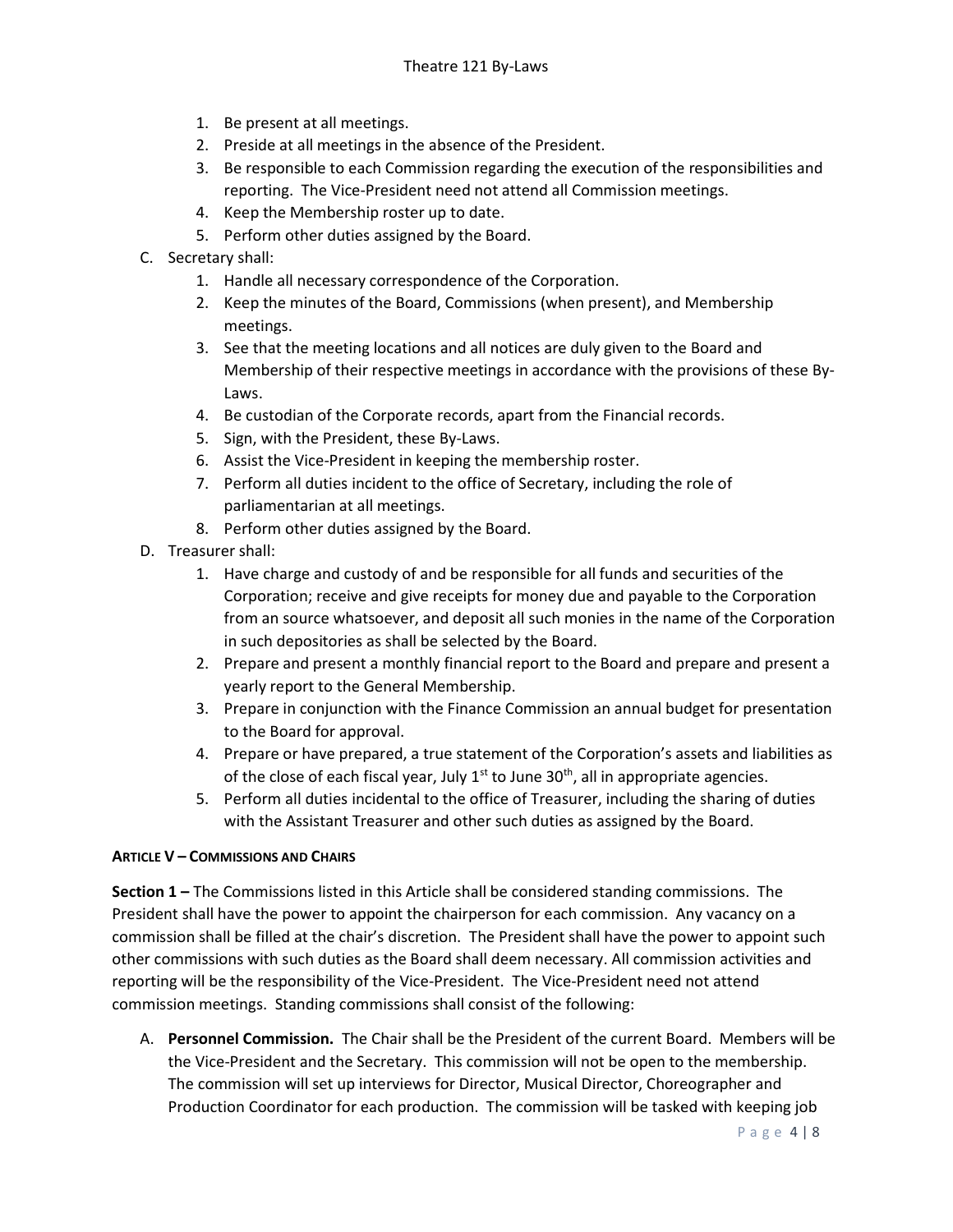descriptions up to date, help with the transition of leadership and recommend stipend changes for Board consideration. The President will include this commission's work as part of the annual membership report.

- B. Budget and Finance Commission. The Chair shall be appointed by the President. The Chair will appoint one other Board member to this commission and the current Treasurer will be a member of this commission. This commission is a closed commission. The Budget and Finance Commission shall supervise all fiduciary affairs of the organization. This commission is responsible for the development of the annual budget. Treasurer will present to the membership at the annual meeting.
- C. Nominating/Membership Commission. The Chair shall be appointed by the President. The commission will process all applications for the membership and place in nomination, candidates for the Board. The Chair may appoint any active members to this commission. This commission will work closely with the Vice-President to keep the members list up to date. The commission will report to the membership at the annual meeting and assume and perform such duties as may be assigned by the President of the Board.
- D. Public Relations/Marketing/Social Commission. The Chair shall be appointed by the President. The Chair of this commission may appoint members from the active membership. The Commission shall be responsible for publicizing all the activities of the organization. This includes newsletters, newspapers, social media, and brochures for the season, as well as fundraising publications. The main purpose of this commission is to maintain ongoing notification to the public for organizational activities. The chair of this commission may seek participation from the active membership. This commission may also recommend the hiring of a professional. The recommendation would need to be approved by the Board before hiring. The commission will report to the membership ant the annual meeting and assume and perform such additional duties as may be assigned by the President of the Board.
- E. Play Reading Commission. The Chair shall be appointed by the President. The chair may appoint members from the active membership. The commission shall continuously study the needs and desires of the community to determine each production's marketability, technical requirements, artistic requirements, company interest, and availability. The commission shall in addition to the production, provide estimate of concerning cost of set construction, lights, sound, and props, etc, before a play is accepted by the Board. The presentation of productions shall be initially presented to the Board in October for a final vote in February. The Commission will report to the membership at the annual meeting and assume and perform such additional duties as may be assigned by the President of the Board.
- F. Fundraising/Grant Writing/Sponsorship Commission. The Chair shall be appointed by the President. The Chair may appoint members from the active membership. The commission shall work closely with the Budget and Finance Commission to determine the financial need. The commission should determine the strategies and programs that will be used and set a timeline. The commission will report to the membership at the annual meeting and assume such additional duties as may be assigned by the President of the Board.
- G. Technical Commission. The Chair shall be appointed by the President. The Chair may appoint members from the active membership. The commission will take the lead on each production being in compliance with the Woodstock Opera House regarding set and tech. The commission will assist seeking volunteers with technical theater skills. The commission will be the overseer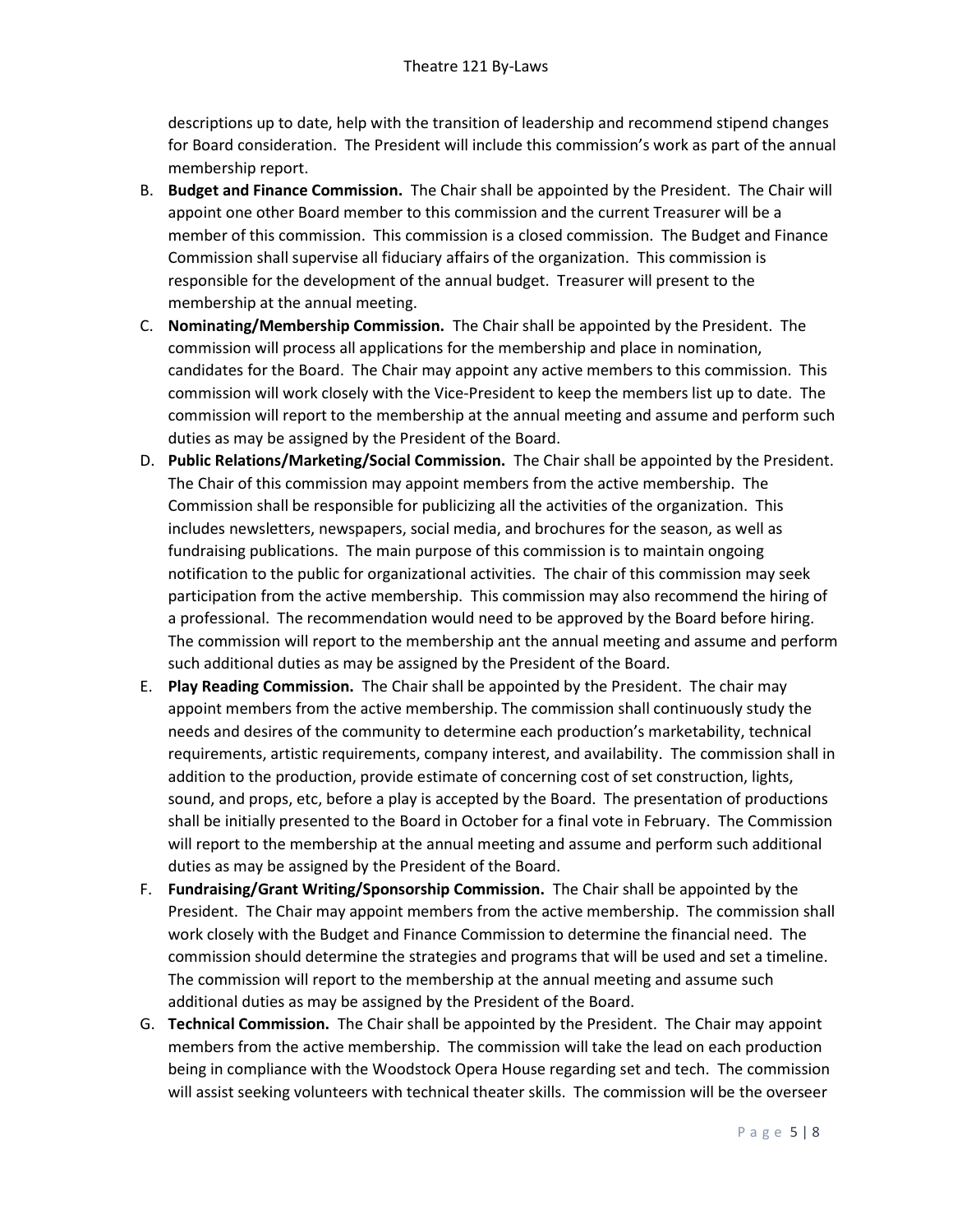of the current rehearsal and storage space. This commission will evaluate future construction or storage areas. The commission will report to the membership at the annual meeting and assume such additional duties as may be assigned by the President of the Board.

- H. Special Events Commission. The Chair shall be appointed by the President. The Chair may appoint members from the active membership. The commission will propose special events to the Board of Directors. Proposals should include budget, purpose, timeline of an event, and reporting. The commission will report to the membership at the annual meeting and assume such additional duties as may be assigned by the President of the Board.
- I. Education/Workshop Commission. The Chair shall be appointed by the President. The Chair may appoint members from the active membership. The commission shall provide the membership with workshops in all aspects of theater for improving knowledge and skills of the theater. The commission will report to the membership at the annual meeting and assume such additional duties as may be assigned by the President of the Board.

## ARTICLE VI—FINANCIAL AND GOVERNANCE OVERSIGHT

Section 1—The Corporation shall keep complete books and records of account and minutes of the proceedings of the Board of Directors.

- A. Theatre 121, Inc shall raise funds through ticket sales, fundraising, grants, and sponsorship programs. These funds shall come from individuals and organizations.
- B. The fiscal year for the company shall be July  $1<sup>st</sup>$  to June  $30<sup>th</sup>$ .
- C. An annual audit shall be conducted on the financial records upon the close of each season in compliance with the State of Illinois non-profit filing requirements.
- D. All checks produced by the Corporation to meet its financial obligations must be signed by two (2) officers. Only one (1) member of the same family may countersign checks for the company.
- E. All assets, equipment or other articles acquired by gift or purchase shall not be rented or otherwise disposed of without the consent of the Board. The Board is authorized to make such charges for the rental of its property, and the proceeds of such rental shall be placed in the funds of the corporation.
- F. Each member of the Board of Directors shall sign an indemnification/conflict of interest statement each year.

## ARTICLE VII—AMENDMENTS

Section 1—The Board of Directors may amend these bylaws by majority vote at any regular or special meeting. Written notice setting forth the proposed amendment or summary of the changes to be affected thereby shall be given to each director within the time and manner provided for giving of notice of the meetings of Directors.

## ARTICLE VII—DISSOLUTION

Section 1—Authorization for the dissolution of the Corporation shall be affected in the following manner.

A. The Board of Directors shall adopt a resolution recommending that the Corporation be dissolved and directing that the question of such dissolution be submitted to a vote at a meeting, either special, regular, or the general membership.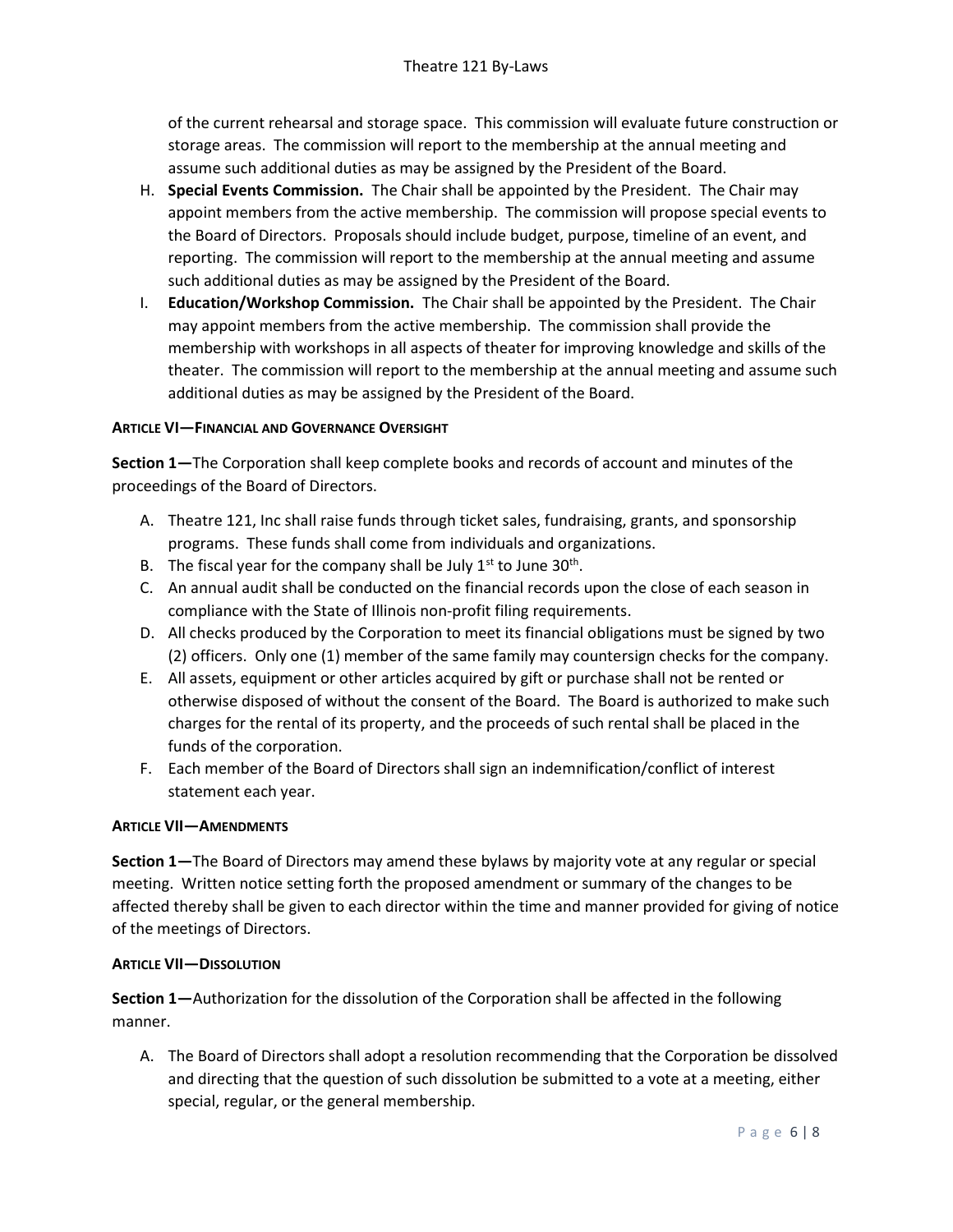- B. Written notice stating the purpose of such meeting is to consider the advisability of dissolving the Corporation shall be sent to each member entitled to vote at such a meeting in the manner set forth in these by-laws.
- C. The resolution shall be adopted upon receiving at least two thirds of the votes entitled to be cast by the members present.

Section 2—Upon members adoption of the resolution, the Corporation shall cease to conduct its affairs except as may be necessary to notify creditors, collect assets and apply and distribute them, pursuant to a resolution duly adopted.

Section 3—Upon dissolution of this organization, assets shall be distributed for one or more exempt purposes within the meaning of Section 501(c)(3) of the Internal Revenue Code, or corresponding section of any future federal tax code, or shall be distributed to the federal government, or to a state or local government for a public purpose.

#### ARTICLE IX—ADOPTION OF THE BY-LAWS

We, the undersigned, are all the initial directors of this corporation, and we consent to, and hereby do, adopt the foregoing By-laws, consisting of the preceding pages, as the bylaws of this Corporation.

## ADOPTED and APPROVED by the Board of Directors on the 8th of March 2019 as attested by:

| Susan R. Falbo      | Kathleen L. Comella |
|---------------------|---------------------|
| President           | Vice-President      |
| Shannon Lee Day     | Beth M. Davis       |
| Secretary           | Treasurer           |
| Janie R. Czarny     | <b>Elaine Riner</b> |
| <b>Board Member</b> | <b>Board Member</b> |
| Roger A. Zawacki    | Spencer R. White    |
| <b>Board Member</b> | <b>Board Member</b> |

Aaron Gomez Board Member